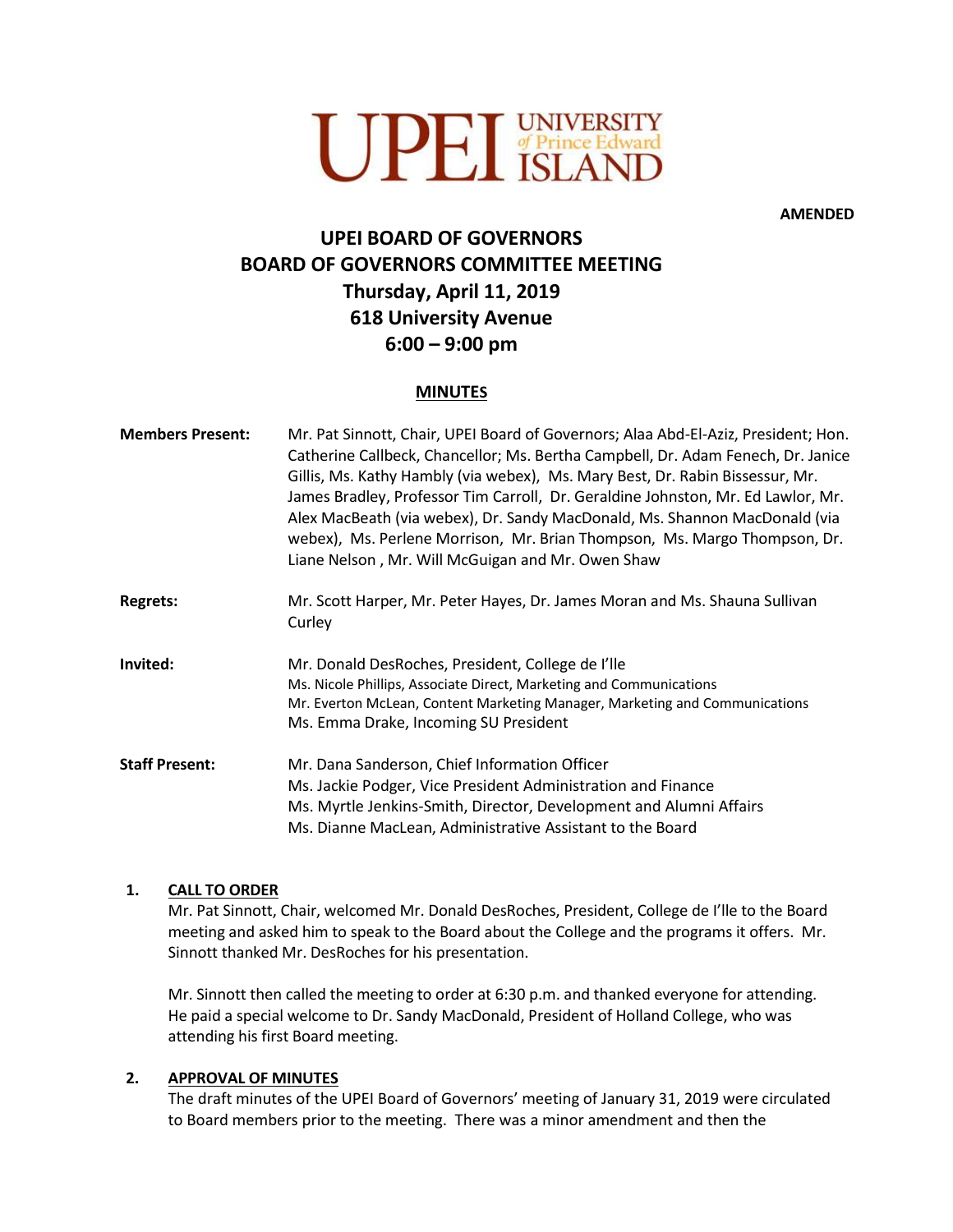following motion was proposed:

# **1) MOVED by Mr. Jim Bradley, SECONDED by Ms. Margo Thompson, that the minutes of the January 31, 2019 meeting of the UPEI Board of Governors be approved as amended. CARRIED**

# **3. CHAIR'S REPORT**

Mr. Sinnott informed Board members that he attended the Ottawa Alumni Chapter event as well as the Toronto Alumni event held in March. He also stated that when he and his wife were in Europe, they met with the President Abd-El-Aziz and the Registrar and the President of Juan Carlos University in Madrid. They were impressed with the Masters of Global Affairs program that is offered jointly by UPEI and Juan Carlos University.

# **4. STUDENT UNION REPORT**

Mr. Will McGuigan reported that the Student Union Council has its first elected aboriginal student. The Student Union held its last big event, "Wave 20" which was an end-of-the-year party for students and it was well attended. Mr. McGuigan also reported that the SU hosted their year-end Student Union Banquet recently.

# **5. SENATE REPORT**

Ms. Bertha Campbell provided the report to Board members. The Senate Committee met twice since the last Board meeting - Friday, March  $1^{\text{st}}$  and Friday, April  $5^{\text{th}}$ .

# **March 1, 2019**

- 1) The Convocation Committee recommended that there be three convocation ceremonies this year. One will be held Friday afternoon, May  $10^{th}$  and the other two will occur on Saturday, May 11th. Senate members approved this recommendation.
- 2) The Honorary Degree Committee recommended to Senate three nominees for honorary degrees to be presented at the convocations in May.
	- i) Roger Warren
	- ii) Albert Fogarty
	- iii) Hon. Diane Campbell
- 3) The President provided an update to Senators on the recent recruiting event held in Mauritius and indicated that the students there are quite interested in the Climate Change and Environmental Studies programs.
- 4) Discussions are still ongoing regarding a possible mid-term breaks in the fall semester for 2020-2021. Research is being done to secure what other universities across Canada are doing.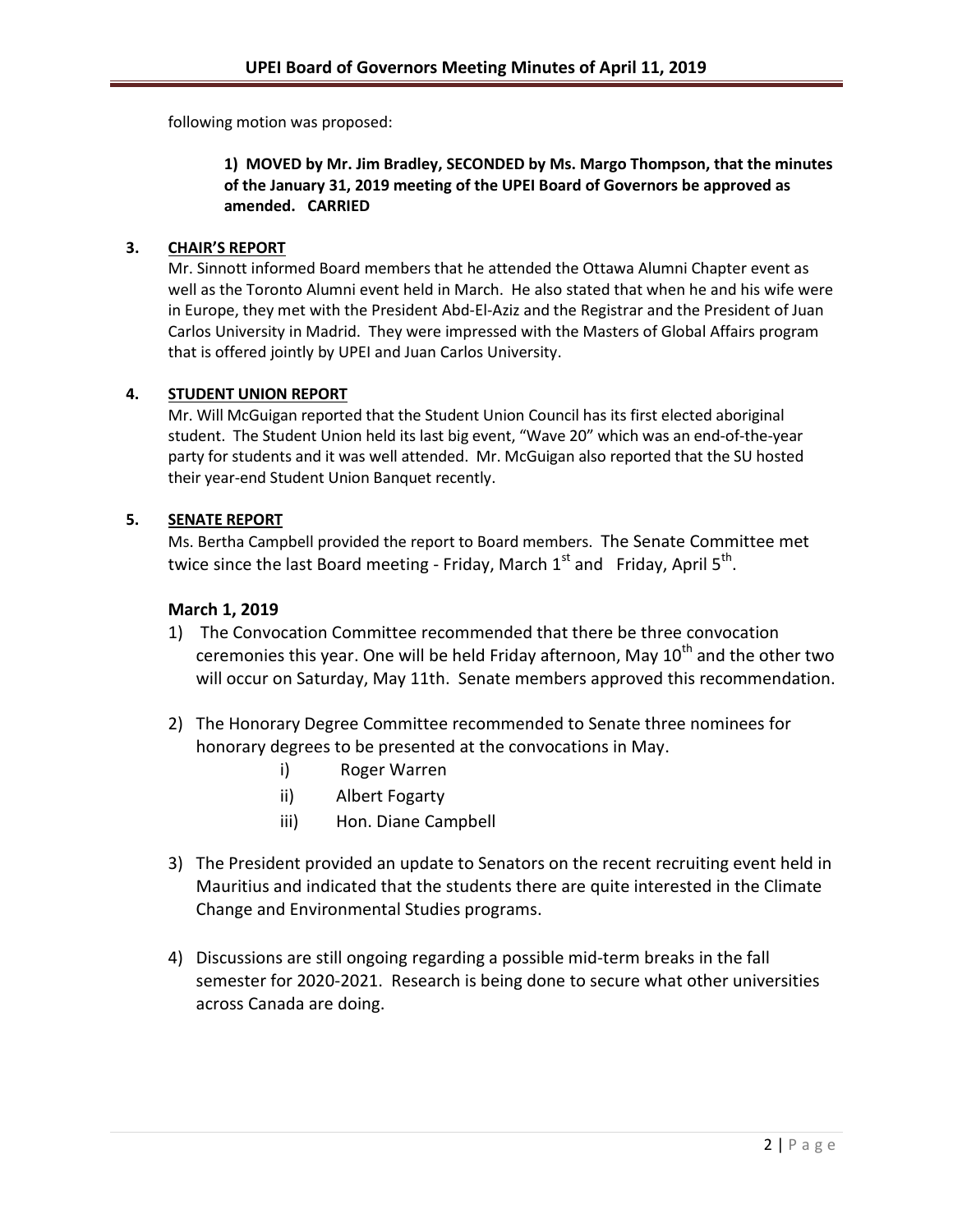# **April 5, 2019**

The President reported that the Inspire Campaign has more than reached its goal of \$50M and well before the December 2019 deadline. A celebration announcing the end of the campaign was held on April 3<sup>rd</sup> and the reception was well attended.

- 1) Students had requested that a one-week break be incorporated into the fall semester and the Academic Planning and Curriculum Committee is looking into how this might be achieved. The committee will report to Senate in the fall.
- 2) A Search for the University Librarian is still ongoing but in its final stages of the process.

## 6**. BOARD COMMITTEES' UPDATE**

**a) Property & Asset**: Ms. Margo Thompson reported the Property and Asset Committee met on March 19, 2019. A number of issues were discussed at the meeting and are noted below:

- **i) Alex B Campbell 50th Anniversary Recognition Piece:** A proposed concept drawing of the recognition piece for Alex B. Campbell was reviewed by Committee members. The recognition piece will be placed between the Kelley Building and W. A. Murphy Centre. The following motion was proposed and approved:
	- **2) MOVED by Ms. Margo Thompson, SECONDED by Professor Tim Carroll that the UPEI Board of Governors approves the concept drawing for the Alex B. Campbell 50th Anniversary Recognition Piece as presented and as recommended by the Property and Asset Committee. CARRIED**
- **ii) Canada Games 2023 Update:** The President gave a brief update.
- iii) **Renovation Update:** Administration will be choosing the architect for the Library renovation soon, and will be providing schematic designs to the Property and Asset Committee.
- iv) **E-Votes for Approval:** On Friday, March 29, 2019, an E-vote was held with Property and Asset Committee members to approve two policies and repeal two policies. The following motions were proposed and approved:
	- **3) MOVED by Ms. Margo Thompson, SECONDED by Dr. Sandy MacDonald that the UPEI Board of Governors approve the Event Management Policy as presented and as recommended by the Property & Asset Committee. CARRIED**
	- **4) MOVED by Ms. Margo Thompson, SECONDED by Mr. Brian Thompson that the UPEI Board of Governors approve the Space Allocation and**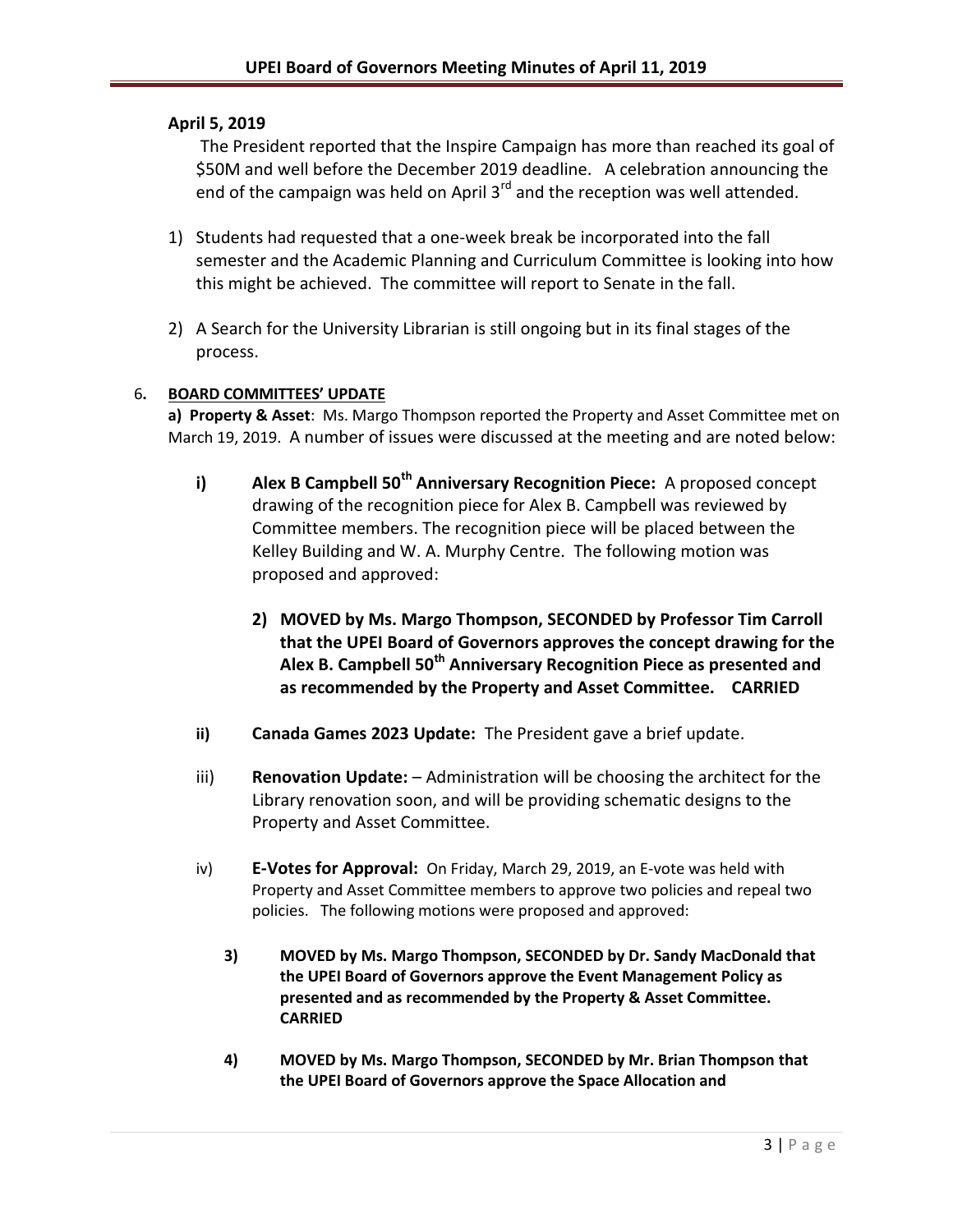**Administration Policy as presented and as recommended by the Property & Asset Committee. CARRIED**

- **5) MOVED by Ms. Margo Thompson, SECONDED by Mr. Jim Bradley that the UPEI Board of Governors approve the repeal of the Rental of University Facilities policy as recommended by the Property and Asset Committee. CARRIED**
- **6) MOVED by Ms. Margo Thompson, SECONDED by Dr. Sandy MacDonald that the UPEI Board of Governors approve the repeal of the University Events Involving Minors policy as recommended by the Property and Asset Committee. CARRIED**

**b) Finance and Audit:** Mr. Alex MacBeath reported that the Finance and Audit Committee met on April 3, 2019, and the following matters were discussed:

i) **Project Beacon Update**

Ms. Kelly Dawson provided a power point presentation on the status of Project Beacon.

# **ii) Network Revitalization Update**

The President provided an update on the status of the Network revitalization. An RFP was carried out and the cost to complete the project will be approximately \$8.5M. The Finance and Audit Committee recommends this project and the following motion was proposed and approved:

**7) MOVED by Mr. Alex MacBeath, SECONDED by Ms. Mary Best that the UPEI Board of Governors approves the capital expenditure of \$8.5M for the Network Revitalization project, as recommended by the Finance and Audit Committee. CARRIED**

# **iii) Synapse Update**:

**a) Intellectual Property – Terms of Reference:** A sub-committee of the Finance and Audit Committee met and prepared a draft "terms of reference". The President suggested that Dr. Kathy Gottschall-Pass, Interim Vice President Academic and Research, Ms. Jackie Podger, Vice President Administration and Finance and Dr. Larry Hammell, Interim Dean, Graduate Studies meet with Synapse and return to the next Finance and Audit Committee meeting with a revised draft "Terms of Reference".

# **iv) Spending Authority Policy for Approval:**

This policy was reviewed by the Finance and Audit Committee and is now being recommended for Board approval. The following motion was proposed:

**8) MOVED by Mr. Alex MacBeath, SECONDED by Dr. Geraldine Johnston that the UPEI Board of Governors approves the Spending Authority Policy as presented, and as recommended by the Finance and Audit Committee. CARRIED**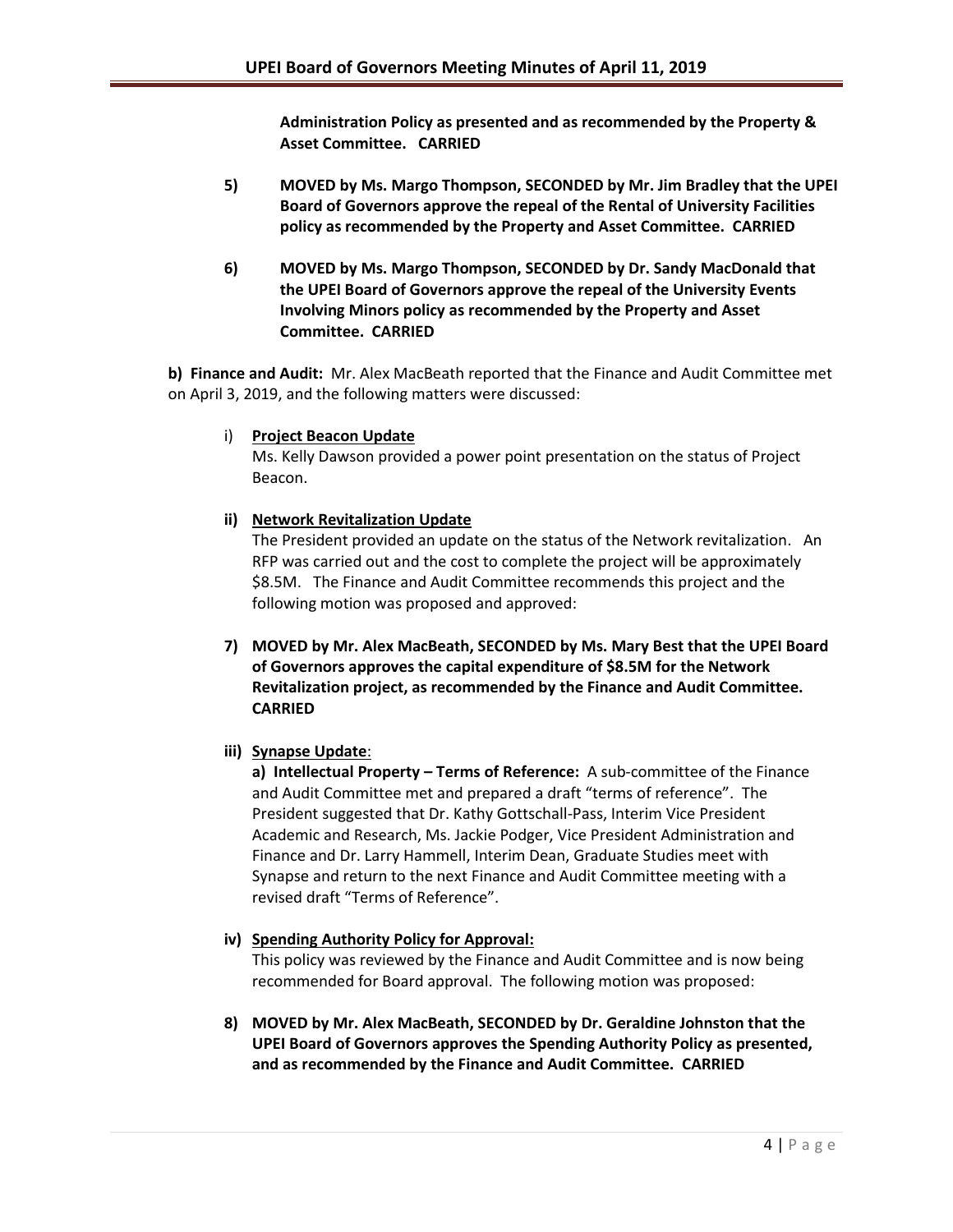- **v) Renovations – Robertson Library and Health and Wellness Centre** The President briefed the Finance and Audit Committee on the proposed renovations to the Robertson Library and Health and Wellness Centre. The Bookstore will move to the Robertson Library location once renovations are complete. The Architectural Company has been selected and will be used for both areas. The President indicated that we are now ready to move to the RFP stage for both projects, and the following motion was proposed:
- **9) MOVED by Mr. Alex MacBeath, SECONDED by Mr. Owen Shaw that the UPEI Board of Governors approves proceeding to RFP for both the Library Renovation Project and the Health and Wellness Centre Renovation Project in the amount of \$3-4M, as recommended by the Finance and Audit Committee. CARRIED**

## vi**) UPEI Operating Budget 2019-2020**

This budget was drafted with the assumption of a 2% increase in the operating grant this year and reflects a proposed 2% increase in tuition and fees. The President reviewed the document with Board members. The following motion was proposed:

- **10) MOVED by Mr. Alex MacBeath, SECONDED by Mr. Mary Best that the UPEI Board of Governors approves the 2019-2020 Draft Budget as presented and as recommended by the Finance and Audit Committee. CARRIED Mr. Will McGuigan, Student Union President and Mr. Owen Shaw, Student Union Representative abstained from voting.**
- **c) Development, FR and ER**: Ms. Kathy Hambly reported that the Committee met on March 21, 2019. The Board Development, FR and ER Committee participated in an E-vote in early February and approved the following award:

| <b>Name for Approval</b>      | Donor     | Amt     | <b>Type</b> |
|-------------------------------|-----------|---------|-------------|
| The Bill and Gladys Hambly    | Ms. Kathy | \$1,000 | Annual      |
| <b>Case Competition Award</b> | Hambly    |         | Award       |

The Board Development, FR and ER Committee participated in a second E-vote in mid-February and approved the following scholarship:

| <b>Name for Approval</b>                         | Donor         | Amt      | <b>Type</b>     |
|--------------------------------------------------|---------------|----------|-----------------|
| The Regis & Joan Duffy "Future"                  | Dr. Regis and | \$12,500 | <b>Annually</b> |
| Prosperity for PEI" Master of Arts,   Joan Duffy |               |          | Funded          |
| Island Studies Scholarship                       |               |          |                 |

**Donations from Political Parties – Update on Issue:** Ms. Hambly provided Board members with an update on this matter. According to research conducted by the Development and Alumni Affairs there have been cases when a political party has established a new award or scholarship at a university named in honor or memory of an individual. The criteria did not (and could not) stipulate any required connection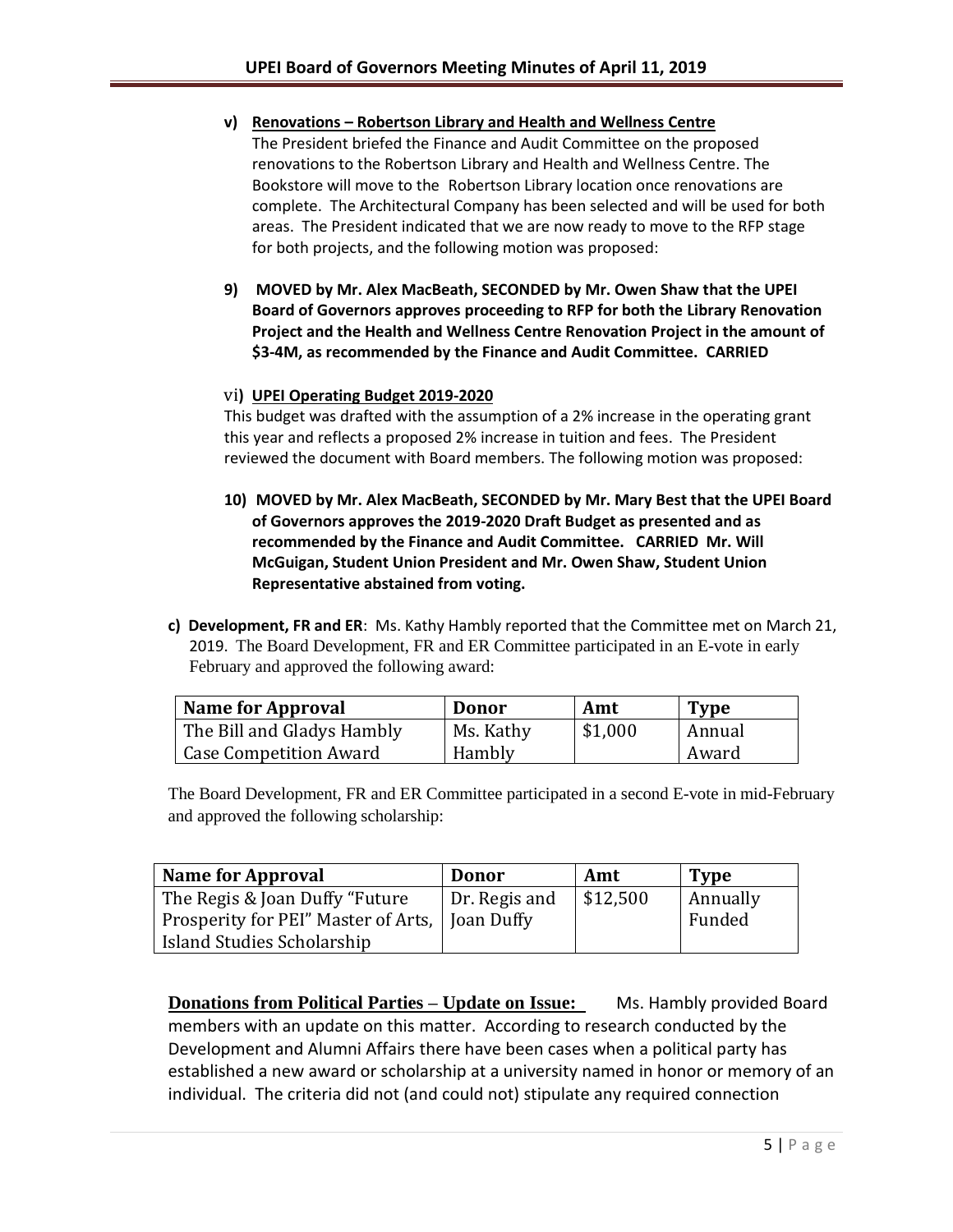between the recipient and political party in the present or future. It was agreed that this type of award would be considered and vetted through the usual approval process.

| <b>Name for Approval</b>      | <b>Donor</b>             | Amt                         | <b>Type</b>     |
|-------------------------------|--------------------------|-----------------------------|-----------------|
| The Community of              | <b>The Community</b>     | <b>Minimum \$500 -</b>      | <b>Annually</b> |
| <b>PEI Thomas &amp; Betty</b> | <b>Foundation of PEI</b> | <b>Entrance Scholarship</b> | <b>Funded</b>   |
| <b>Hall Entrance</b>          |                          |                             |                 |
| Scholarship and               |                          | <b>Minimum \$500 -</b>      |                 |
| <b>Excellence Awards</b>      |                          | <b>Excellence Award</b>     |                 |
|                               |                          |                             |                 |
|                               |                          | (value to be based on       |                 |
|                               |                          | the approved                |                 |
|                               |                          | expenditure from            |                 |
|                               |                          | endowed funds per the       |                 |
|                               |                          | <b>Community Foundation</b> |                 |
|                               |                          | of PEI distribution rate)   |                 |
| <b>The PEI Home</b>           | <b>PEI Home</b>          | Minimum \$500               | <b>Endowed</b>  |
| <b>Economics</b>              | <b>Economics</b>         |                             |                 |
| <b>Association "Doris</b>     | <b>Association</b>       | (value will be based on     |                 |
| M. Anderson" Senior           |                          | approved expenditure        |                 |
| Award-Gift                    |                          | from endowments)            |                 |
| <b>Agreement</b>              |                          |                             |                 |
| <b>The Community</b>          | <b>The Community</b>     | <b>Minimum \$1,000</b>      | Annual          |
| <b>Foundation of PEI</b>      | <b>Foundation of PEI</b> |                             |                 |
| Lorne & Ruby                  |                          | (value to be based on       |                 |
| <b>Bonnell Scholarship</b>    |                          | the approved                |                 |
|                               |                          | expenditure from            |                 |
|                               |                          | endowed funds per the       |                 |
|                               |                          | <b>Community Foundation</b> |                 |
|                               |                          | of PEI distribution rate)   |                 |

## **Three Named Awards Approved – For information:**

## **Policies for Approval**:

**UPEI Named Recognition Policy**: This policy was presented for Board approval, and the following motion was proposed and approved:

**11) MOVED by Ms. Kathy Hambly, SECONDED by Mr. Will McGuigan that the UPEI Board of Governors approves the UPEI Named Recognition Policy as presented and as recommended by the Development, FR and ER Committee. CARRIED**

**UPEI and UPEI (US) Foundation Inc. Gift Acceptance Policy**: This policy was also presented for Board approval and the following motion was proposed and approved:

**12) MOVED by Mr. Kathy Hambly, SECONDED by Ms. Bertha Campbell that the UPEI Board of Governors approves the UPEI and UPEI (US) Foundation Inc. Gift Acceptance policy as presented and as recommended by the Development, FR and ER Committee. CARRIED**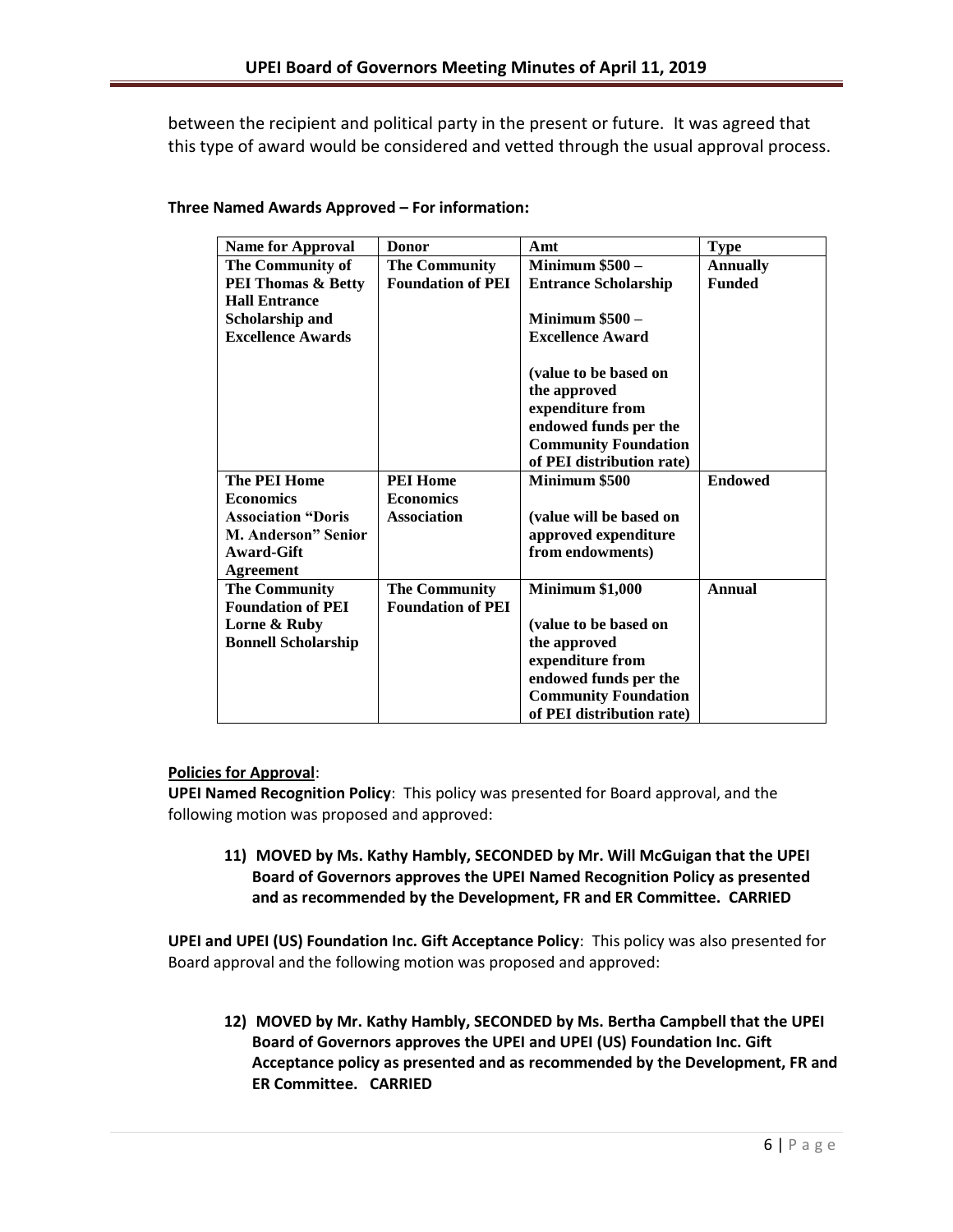**On April 9th, an E-vote was held with Committee members to approve two named awards. Five of the seven committee members reviewed and approved the awards. Two members did not vote. They are being presented here for information.**

| <b>Name for Approval</b> | <b>Donor</b>              |         | <b>Type</b>            |
|--------------------------|---------------------------|---------|------------------------|
| The Katherine            | Dr. Katherine             | \$1,000 | <b>Annually Funded</b> |
| Gottschall-Pass Global   | Gottschall-Pass           |         |                        |
| Affairs Award            |                           |         |                        |
| The UPEI Class of 1989   | <b>UPEI Class of 1989</b> | \$500   | <b>Annually Funded</b> |
| Award                    |                           |         |                        |

Ms. Hambly reported that the Development, FR and ER Committee also reviewed and approved the concept drawing of the Alex B. Campbell 50<sup>th</sup> Anniversary recognition piece; discussed a couple of planned fundraising campaigns; and endorsed the renewed website design.

Ms. Hambly called upon Hon. Catherine Callbeck to provide an update on her fundraising initiative in honor of Alex B. Campbell. The funds from this initiative will provide scholarships for students.

At this point in the meeting, Ms. Hambly invited Ms. Nicole Phillips and Mr. Everton McLean of the Marketing and Communications department to present the new website design to Board members. The President invited Board members to forward any suggestions or concerns they may have regarding the website.

**d) Governance and Appeals**: Ms. Shannon MacDonald stated that the Committee met on April 4. The Student Code of Conduct policy was reviewed. More revisions were suggested and the draft Code will be on the agenda of a future Committee meeting for further discussion and review.

Ms. MacDonald spoke about ways and means of reviewing the function of the Board. This will be discussed in further detail at a future Governance Committee meeting.

Ms. MacDonald presented the revised Governance and Appeals Mandate for approval, and the following motion was proposed:

**13) MOVED by Ms. Shannon MacDonald, SECONDED by Mr. Brian Thompson that the Mandate for the Governance and Appeals Committee be approved as presented and as recommended by the Governance and Appeals Committee. CARRIED**

**e) Executive Committee:** Mr. Sinnott presented the Executive Committee mandate for approval. After making a minor amendment, the following motion was proposed: